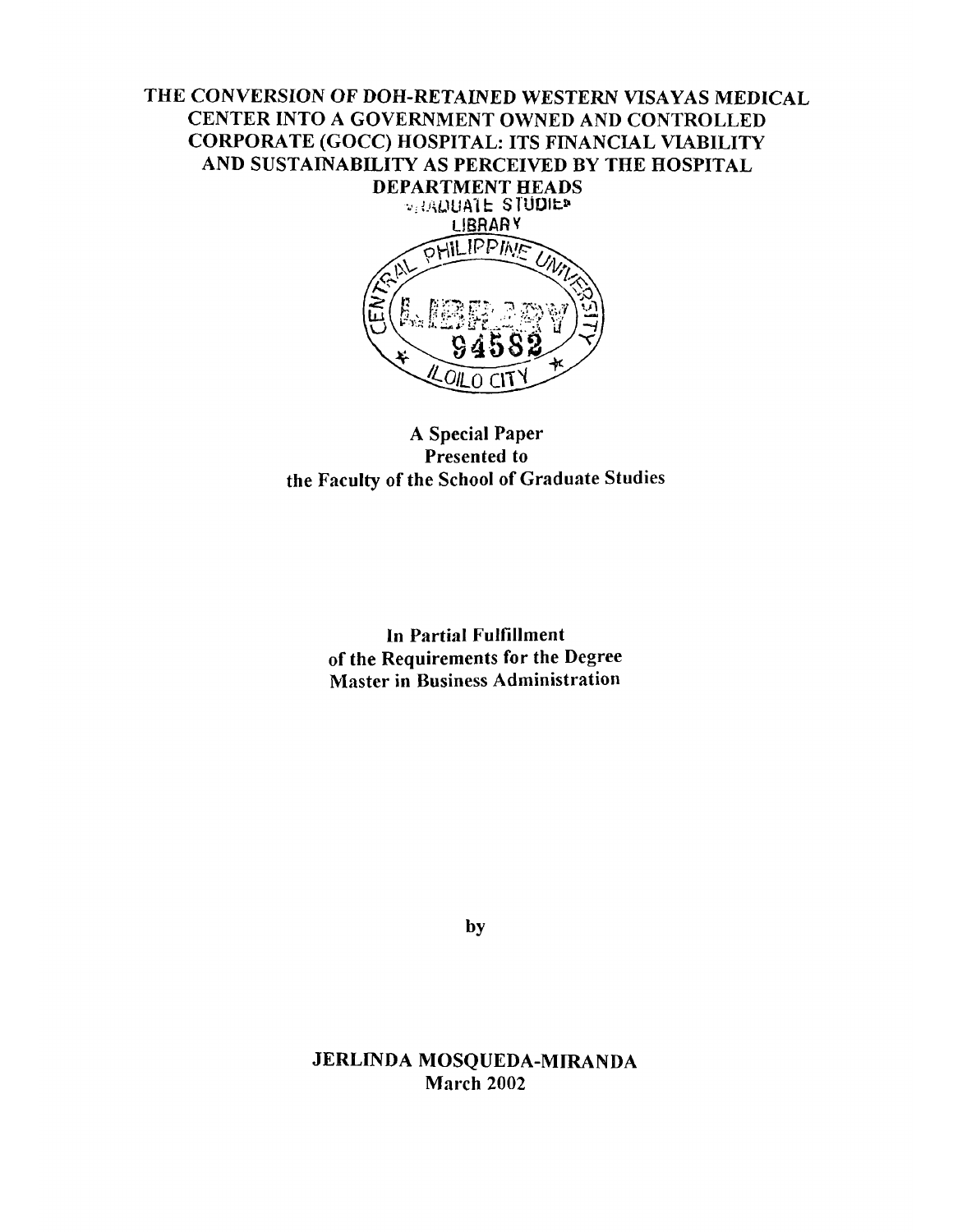#### CHAPTER I

#### INTRODUCTION

#### **Background of the Study**

Medical staff or health service providers and clients or health service recipients of the Western Visayas Medical Center may not share the same perceptions concerning the advantages and disadvantages of hospital corporatization. This may create a problem in the present move to convert WVMC to a government owned and controlled corporate (GOCC) hospital.

The common notion about the DOH - retained Western Visayas Medical Center being a government hospital is its humane nature and thus, its inherent characteristics of being competent, caring and culture friendly health service provider. However, there are some apprehensions that upon its conversion into a government owned and controlled corporate (GOCC) hospital, the inevitable shift in its primary focus from being a health service provider into an income generating corporate entity, would certainly result in the loss of its humane nature to the detriment of its clientele.

Certain sectors, however, claimed that these apprehensions have no reasonable basis. They argued that corporatization is in fact a strategy that would ensure the preservation of the right of the people to health services. Past experiences have shown that the DOH - retained Western Visayas Medical Center has been constrained to fulfill its humane mission due to their inadequate financial condition.

This financial inadequacy has been attributed to various reasons. First, it lacks access to other sources of funds. Second, the operations of the DOH - retained WVMC are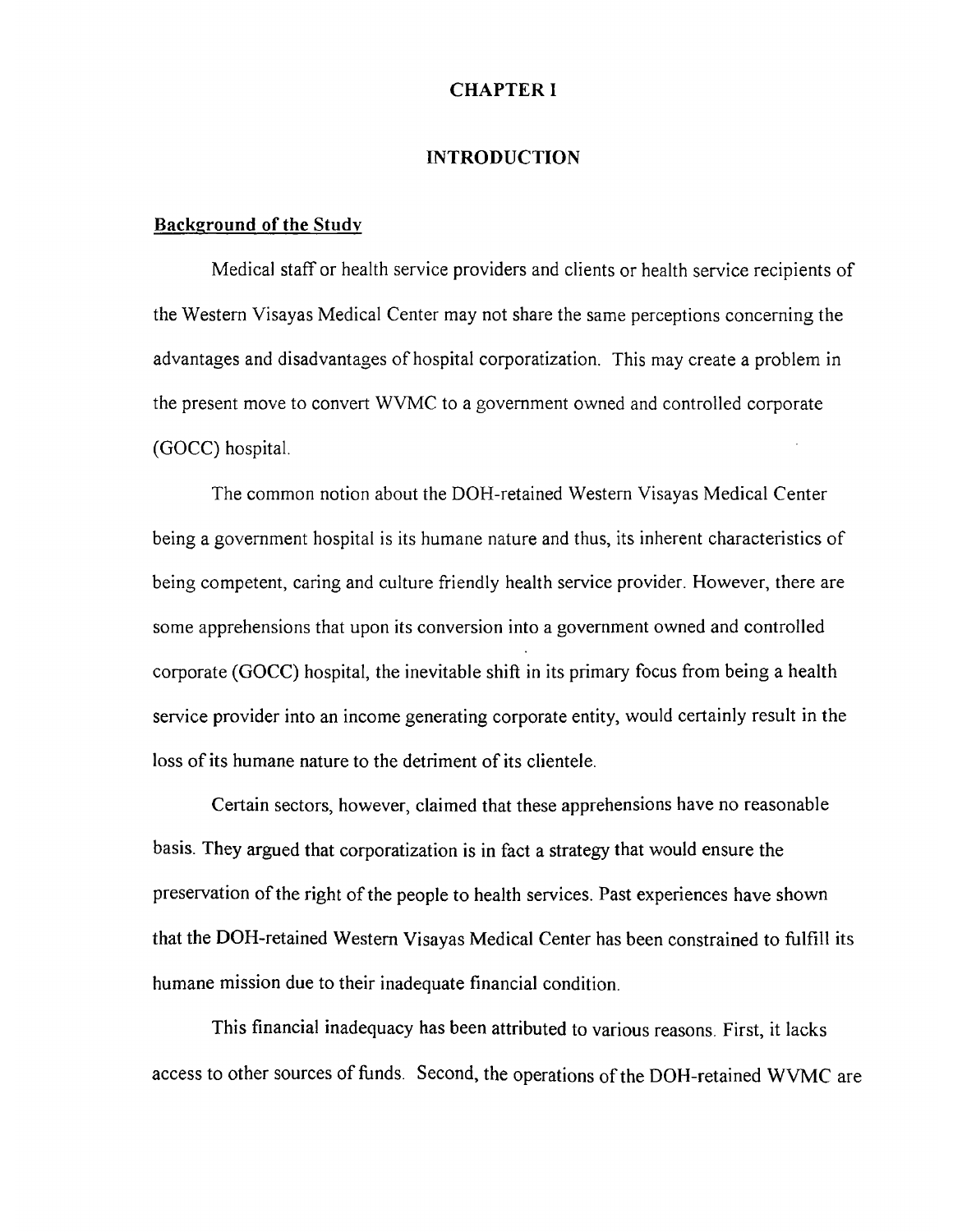solely dependent on government subsidies, which are oftentimes inadequate to meet its needs. Third, its only source of revenue to augment its finances is the minimal fees charged for some medical services yet they are criticized by patients mostly indigents, who believed that they are entitled to free services and medicines. Fourth, the DOHretained WVMC is subject to government regulations, which require that all revenues should be remitted immediately to the national treasury. Fifth, only part of the revenues remitted to the national treasury could be released back to the WVMC due to some restriction. The use of its revenues is only possible after complying a complete cycle of remittance to the national treasury and request from the Department of Budget and Management (DBM).

A corporatized Western Visayas Medical Center is immune from the aforementioned constraining factors, thus it could effectively and efficiently fulfill its humane mission to ensure the preservation of the people's right to health services. Basing on the report of the Task Force on Hospital Corporatization (2000), it could be safe to state that a corporatized Western Visayas Medical Center will be financially viable and sustainable. This financial viability and sustainability is due to the following reasons: First, corporatization opens up the government hospital to more sources of funds, making them more independent on government subsidy. Second, it will provide government hospital more financial latitude in addressing and prioritizing its needs. Third, all the income will revert back automatically to the hospital for the improvement of the quality of services including the treatment of indigent patients, which would not be possible in DOH - retained hospital with its restricted use of its revenue. Fourth, it gives the hospital greater managerial and fiscal autonomy.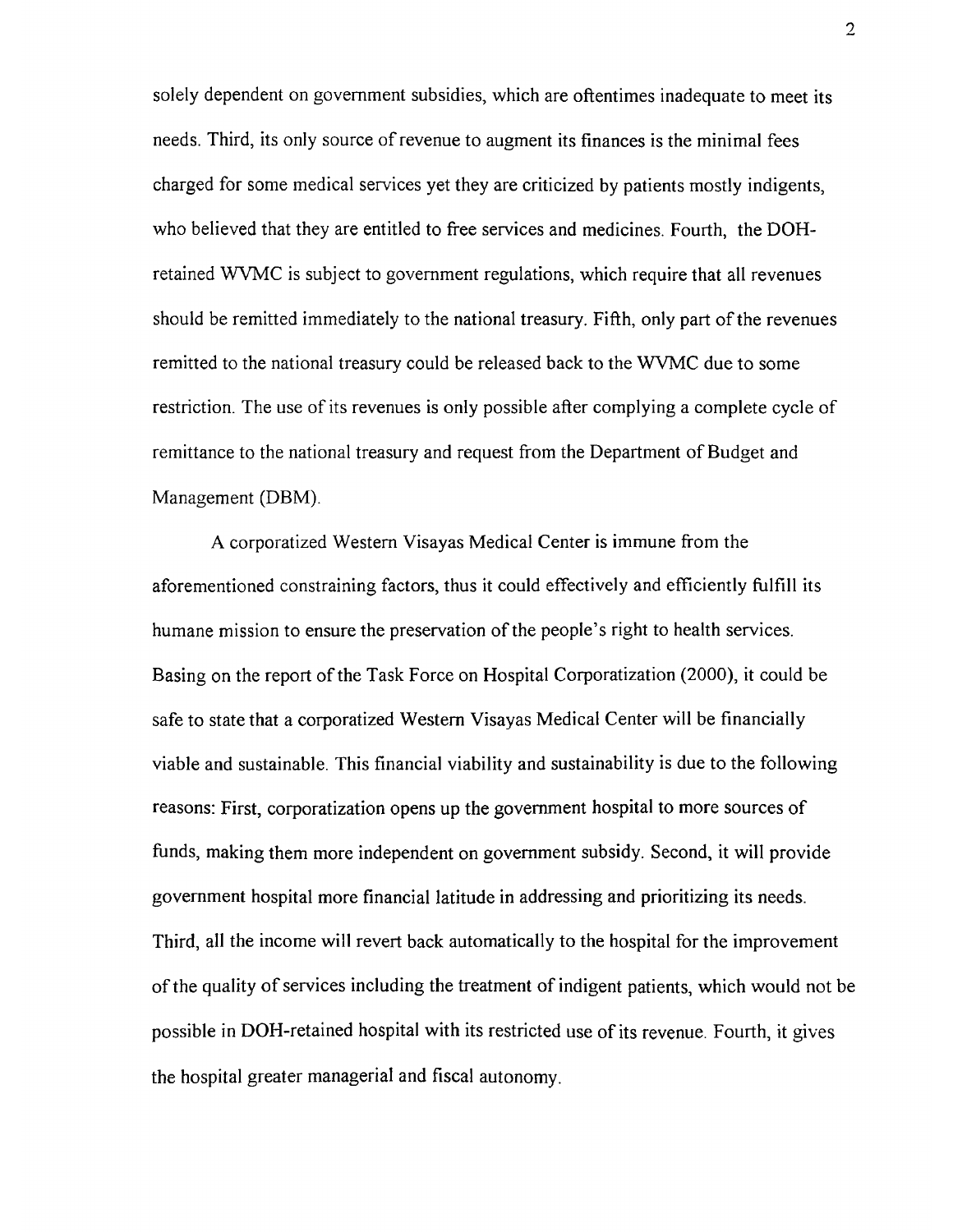The financial viability and sustainability of a corporatized Western Visayas Medical Center has been assumed considering the hypothetical bases mentioned above. There is a need therefore to confirm this assumption based on the perceptions of knowledgeable people regarding this matter. This study, was thus, conceived to find out how the hospital heads of Western Visayas Medical Center perceived the conversion of the hospital into a government owned and controlled corporate (GOCC) hospital in terms of its financial viability and sustainability.

### **General Objective**

The main objective of the research was to determine the perception of hospital department heads on the conversion of DOH - retained Western Visayas Medical Center to a government owned and controlled corporate hospital in terms of its financial viability and sustainability.

## **Specific Objectives**

The specific objectives of the study were as follows:

1. What are the perceptions of the WVMC department heads on the financial viability and sustainability of this DOH - retained hospital when converted to a government owned and controlled corporate hospital when these hospital department heads are taken as an entire group and when they are classified according to their sex, age, civil status, salary graded and monthly salary?

2. Do the sex, age, civil status salary grade and monthly salary of Western Visayas Medical Center hospital department heads significantly influence their